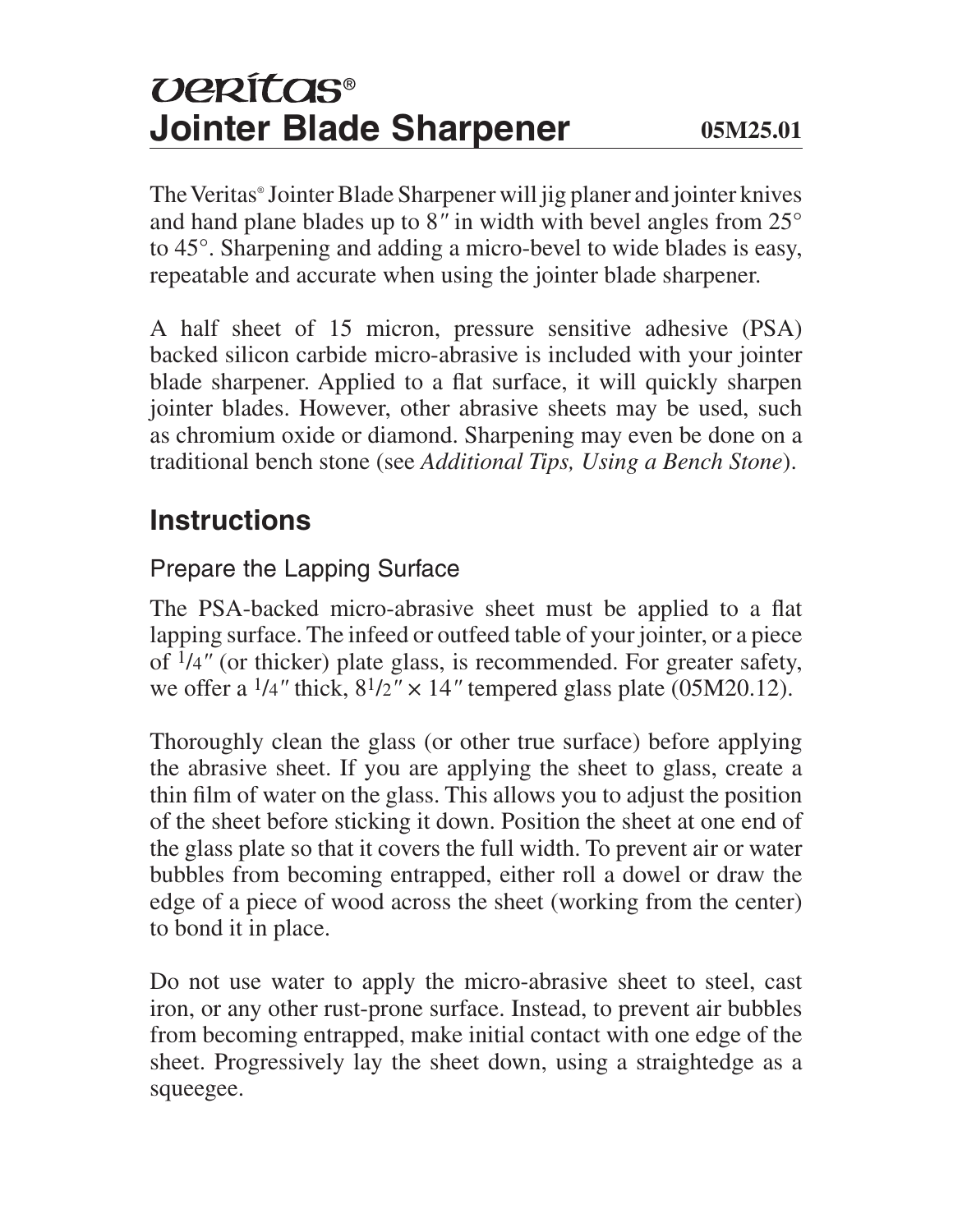#### Lap the Face of the Blade

Since a sharp edge is the intersection of two smooth surfaces, the face or bottom of the blade must be perfectly smooth in the area near the cutting edge before you attempt to hone the bevel.





Most manufacturers ship blades with grinding marks on the face or bottom that, if not removed, would leave a series of fine saw teeth on the tool edge. To avoid these saw teeth, the face of the blade must be lapped flat.



**Figure 2: Grinding marks on new blades.**

The easiest way to lap a new blade is on the 15 micron sheet until the entire width of the leading edge has a consistent lapping pattern with the manufacturer's grinding marks removed at least 1/16*"* back from the leading edge of the blade.



**Figure 3: Properly lapped face.**

 $\overline{2}$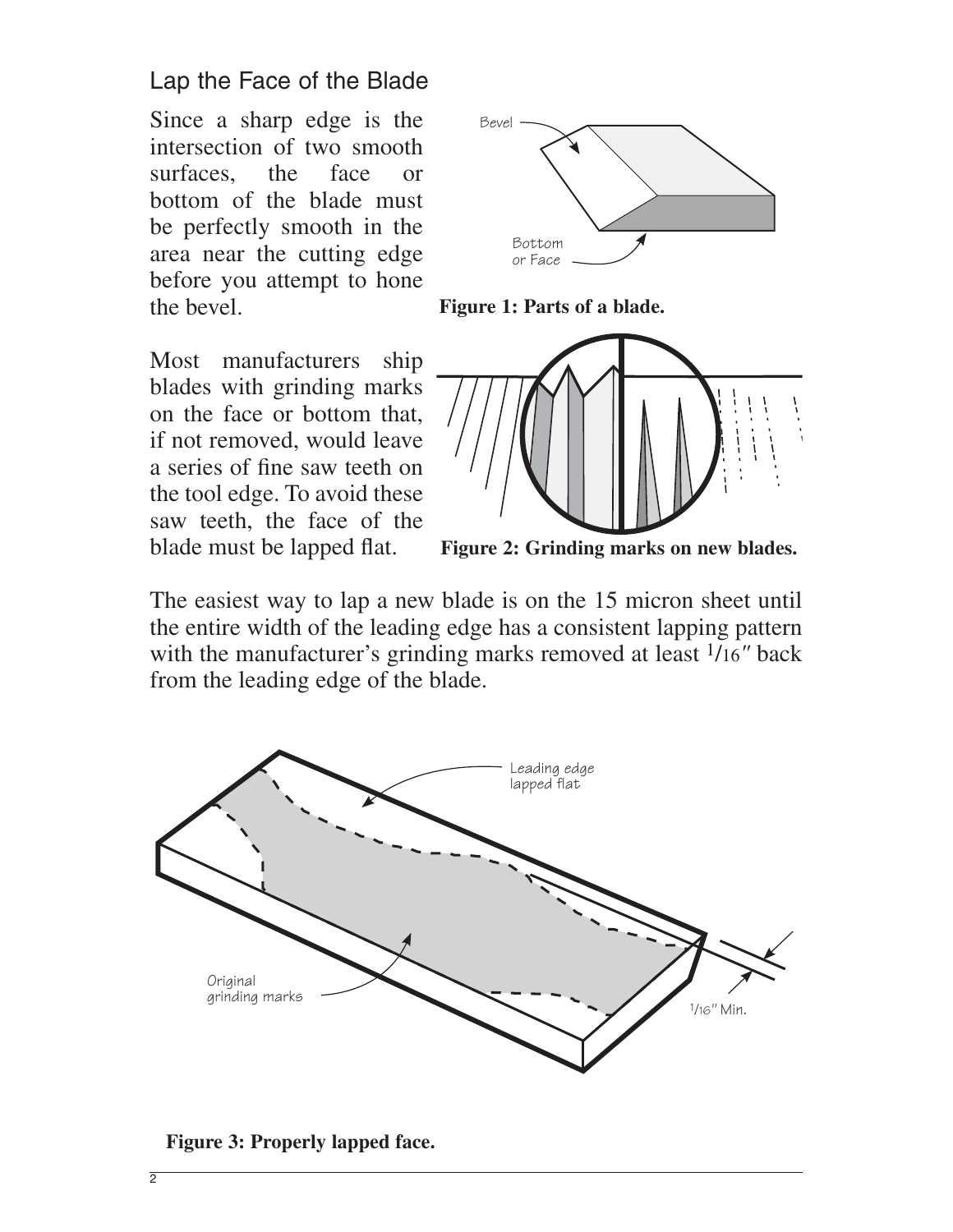Clamping Jointer and Planer Blades

Loosen the thumbnuts securing the three clamps on the jointer blade sharpener. Position the blade with the bevel facing down under the short legs of the clamps and lightly tighten the thumbnuts. Turn the unit over and adjust the blade until it overhangs the edge of the jointer blade sharpener body by about 1/8*"* and is approximately parallel as shown in **Figure 4**.



**Figure 4: Clamping jointer/planer blades.**

Before you fully tighten the thumbnuts, slide them forward until the clamp springs touch the rear of the blade. This increases the clamping force, reducing the possibility of the blade shifting during sharpening (see **Figure 4**).

*Hint: The blade can also be positioned by putting two pennies (one at each end) under the front of the jointer blade sharpener as it rests on a flat surface. Let the bevel of the blade slide down to rest on the surface, then tighten the thumbnuts.*



**Figure 5: Positioning blade using penny method.**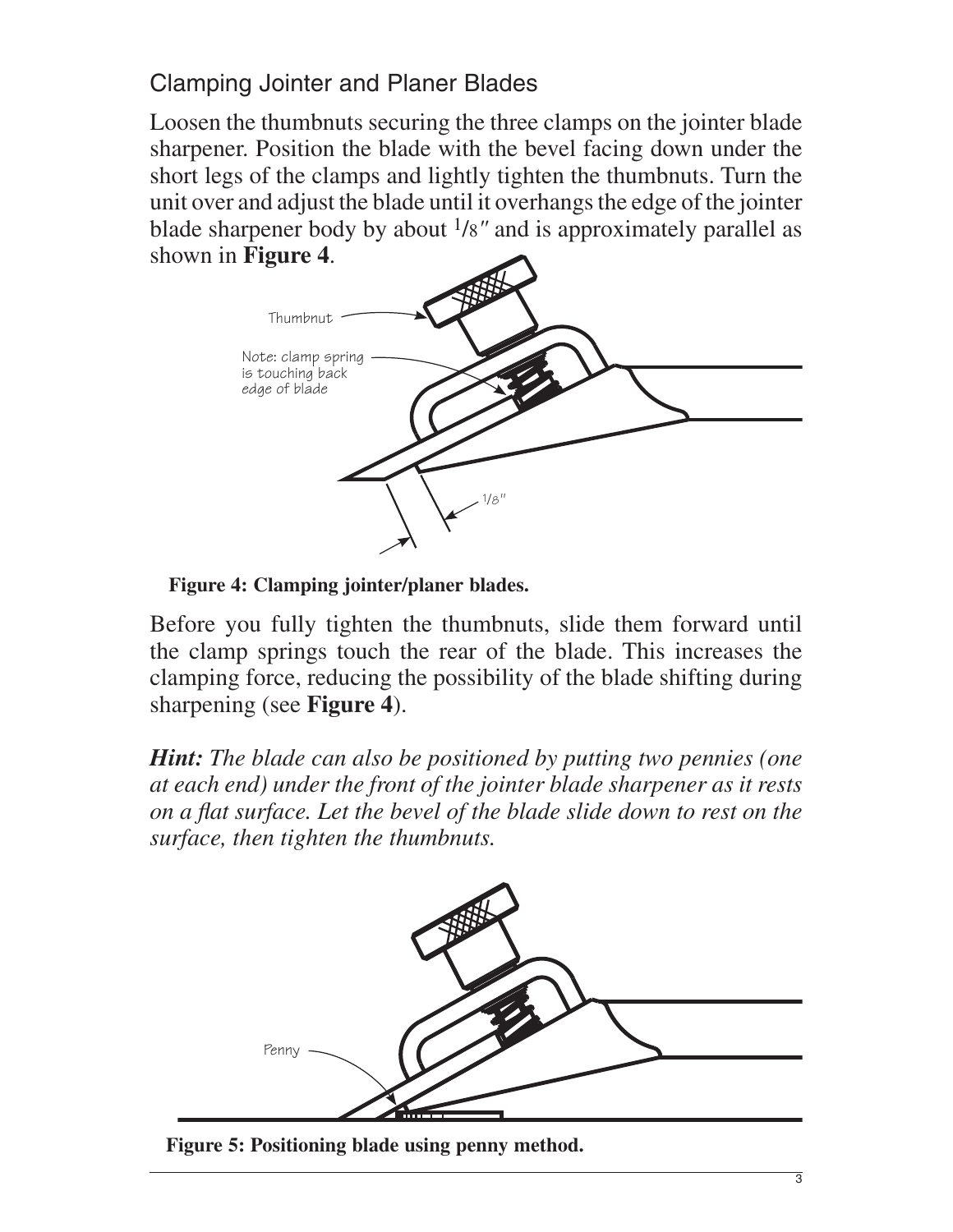Your jointer blade sharpener includes two additional thumbnuts. These serve as position stops to make repeated clamping (such as when sharpening several blades from the same machine) quick and easy. Once the first blade is clamped, slide the two stops against the back of the blade and tighten. When you change blades, loosen only the clamps

and slide the next blade to be sharpened against the stops.



#### Clamping Hand Plane Blades

Loosen the thumbnuts securing the clamps on the jointer blade sharpener. Turn two clamps sideways so that the short legs point toward each other. Position the plane blade with the bevel down, under the short leg of each clamp, and lightly tighten the thumbnuts. It may be necessary to move one or more of the clamps to any of the five slots in order to accommodate various blade widths.

Set the blade by eye (as described above) or use the penny method. Once properly positioned, tighten the thumbnuts.

#### Adjust the Bevel Angle

With the blade firmly clamped in place and the jointer blade sharpener resting on a flat surface, note the contact angle of the blade bevel from the side view. Loosen the locking nut and turn the adjusting screw until the bevel is parallel to the surface. You can check your bevelangle setting by giving the jointer blade sharpener a few strokes on the abrasive sheet and note if material is being removed from the heel or the toe of the blade. Make slight adjustments accordingly. Note that the tip of the adjusting screw is meant to rub on the flat surface, not the abrasive sheet.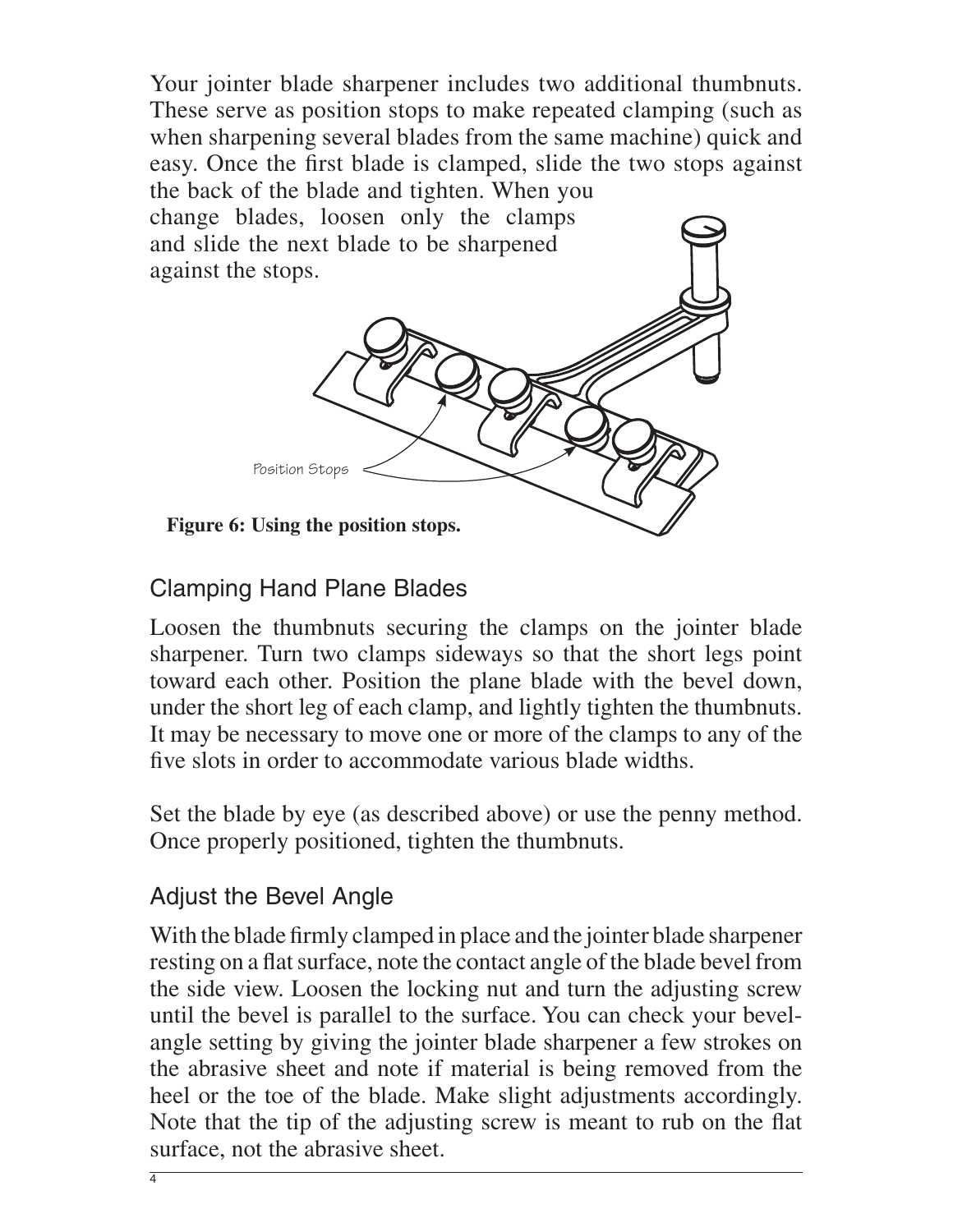

**Figure 7: Adjusting the bevel angle.**

Once you have the adjusting screw set to the proper angle, tighten the locking nut against the jointer blade sharpener handle. Continue to reciprocate the jointer blade sharpener on the abrasive sheet. *Hint: Apply pressure on the push stroke only. This will prevent a thin wire edge from forming along the leading edge of the blade.* Continue this action until a satisfactory finish has formed on the bevel.

#### Hone a Micro-Bevel

After basic sharpening, switch to a finer abrasive. Loosen the locking nut, turn the adjusting screw clockwise a half turn or more and tighten the locking nut. *Note: For every turn of the adjusting screw, the jointer blade sharpener angle changes by approximately 1/2°.* Reciprocate the jointer blade sharpener (leaning on the push stroke and letting up on the pull stroke) until a polished line (representing the micro-bevel) appears over the full length of the blade. Because this micro-bevel is only at the leading edge, you will remove less material but arrive at a sharp edge quickly on the finer abrasive. A wide micro-bevel achieves nothing and will substantially increase the amount of time spent when you next sharpen the blade.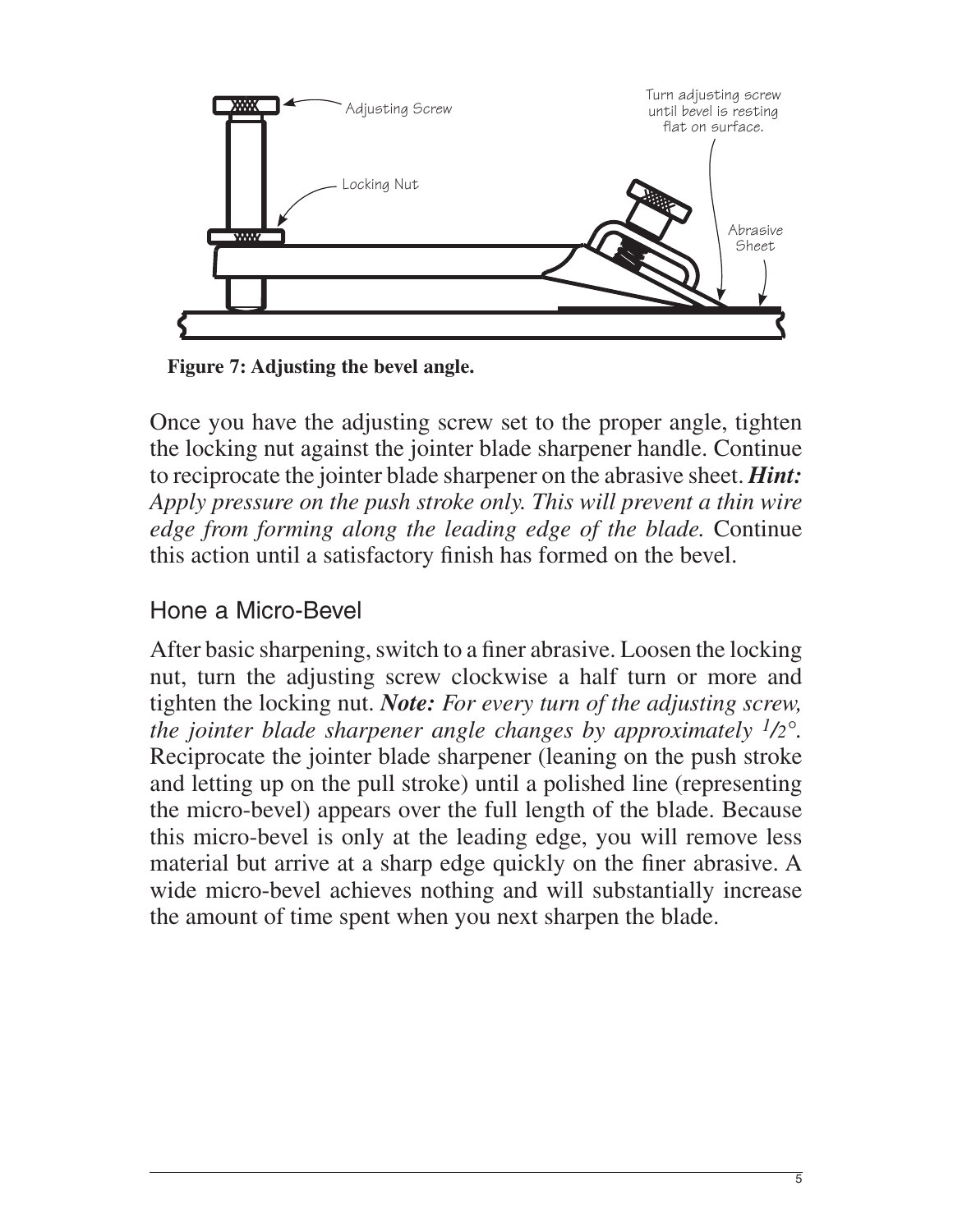# **Troubleshooting**

#### Uneven Bevel or Micro-Bevel Width

Normally this isn't a problem as long as the cutting edge of the blade is true. It is usually indicative of uneven hand pressure applied over the width of the sharpener. Use two hands with your fingers evenly spread across the width of the sharpener to avoid this problem.

#### Uneven Blade Edge

This can result in jointed or planed boards having concave or convex surfaces. The most common cause is an untrue lapping surface. Inspect the surface with a straightedge held across the width of the surface and check for gaps.

Another cause may be foreign material lodged between the blade and the face of the sharpener, forcing the blade to bow when clamped in place. Ensure both surfaces are clean and free of debris.

#### Tearing the Abrasive Sheet or Premature Wear

More likely to occur on the finer abrasives. Applying too much pressure on the push stroke may tear the sheet, or shave the particles off, causing premature wear.

# **Additional Tips**

### Obtaining the Finest Possible Edge

If you want the finest possible edge for knives and blades, use progressively finer micro-abrasive sheets to bring both surfaces to a keen edge (see *Accessories*). Applying a finer abrasive sheet to the unused face of the glass plate makes it a doubly useful lapping plate.

#### Sharpening a Set of Knives

For planer and jointer blade sets, the position stops make it quick and easy to duplicate bevel and micro-bevel angles when sharpening several blades in succession. Begin by flattening the face of each blade. Clamp the first blade in the jointer blade sharpener and set the position stops as well as the adjusting screw (loosen only the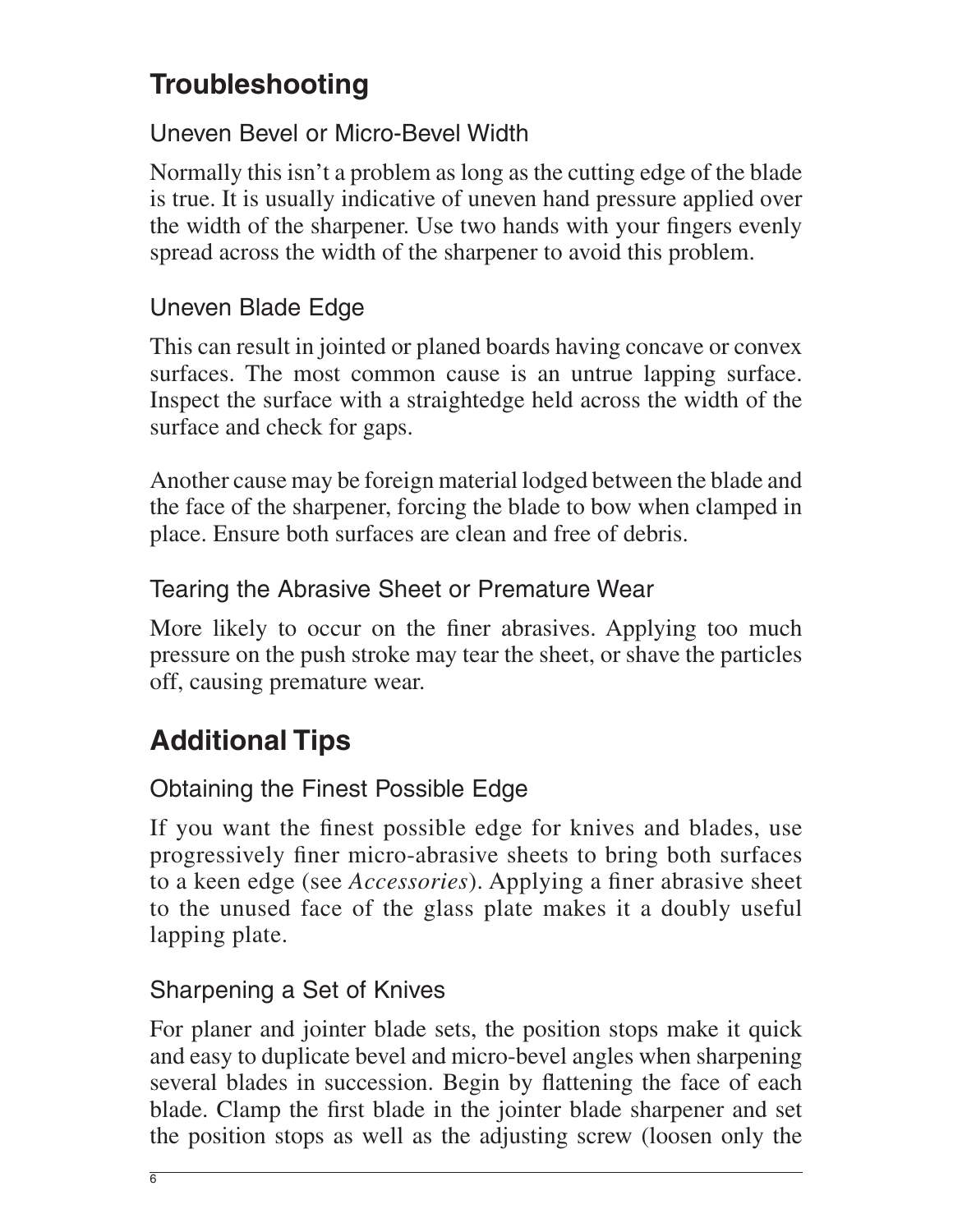clamps and slide the next blade to be sharpened against the stops). Sharpen the main bevel of all the blades without adjusting the stops or the adjusting screw. Set your micro-bevel angle with the adjusting screw, switch to a finer abrasive and hone the micro-bevel for each of the blades.

#### Repairing Damaged Blades

It is easiest to remove a large nick or chip using a powered grinder or belt sander. Grind the original bevel angle to an uninterrupted surface, then follow the sharpening instructions. Alternatively, you may use the jointer blade sharpener, beginning with coarser abrasives, progressing to the finer and finishing grits.

When grinding a chip or nick from a set of planer or jointer blades, the set must be balanced when mounted in the cutter head. If not, this may cause excessive vibration, resulting in damage to your unit or personal injury. Once the nicks are ground from the damaged blade(s) measure the width of each. Grind them all to match the narrowest.

#### Using a Bench Stone

A bench stone may be used in lieu of abrasive sheets. Just let the bottom end of the adjusting screw rest on a wood riser block, the same height as the bench stone. While not as convenient as using the abrasive sheets on a continuous flat surface, this method allows you to make use of your existing stones.



**Figure 8: Using a bench stone.**